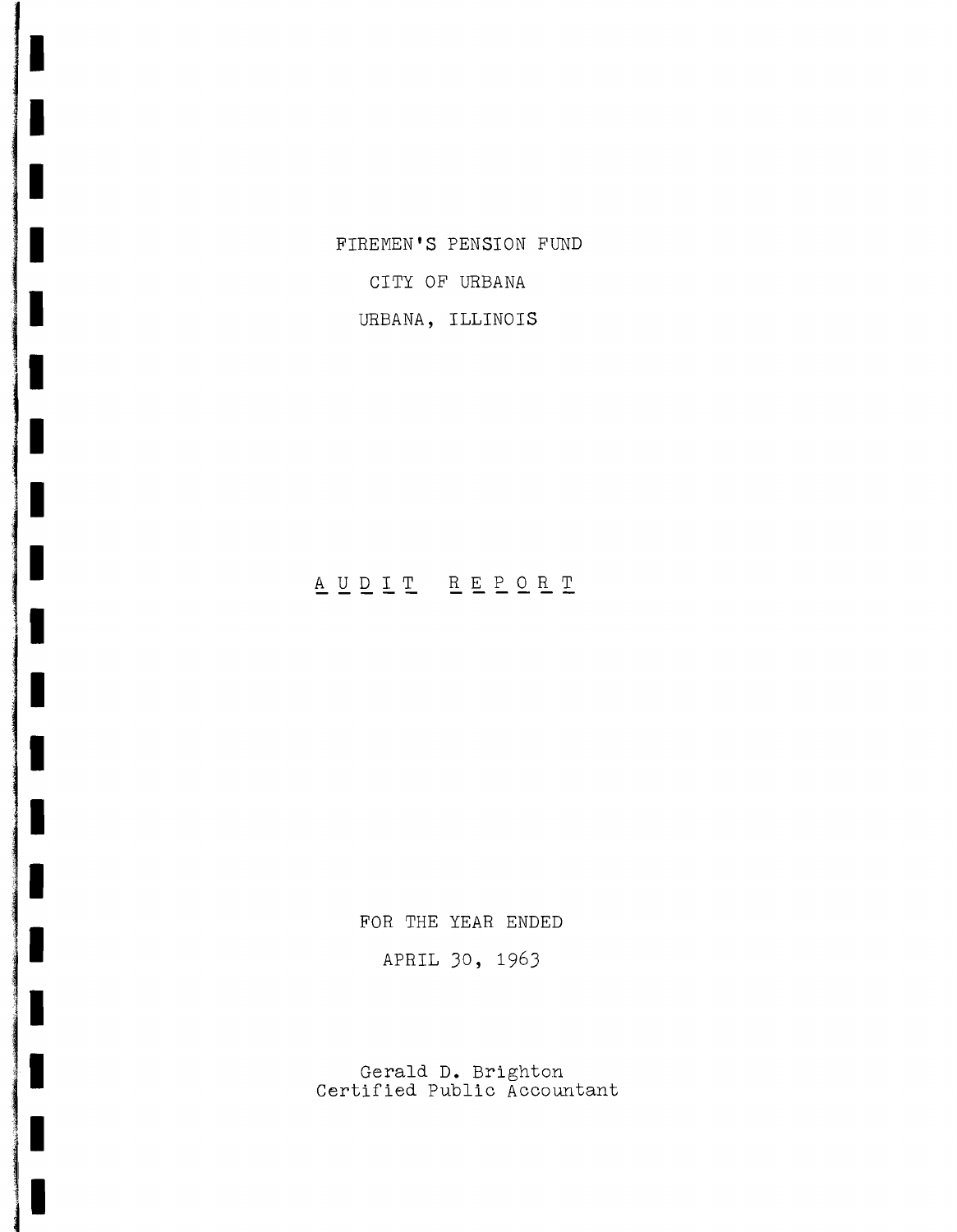June 15, 1963

Mr. William Uden, President and Members of the Board of Trustees Firemen's Pension Fund Urbana, Illinois

Gentlemen:

In accordance With our engagement, we have audited the accounts and financial records of the Firemen's Pension Fund of the City of Urbana for the fiscal year ended April 30, 1963.

In addition, we did certain bookkeeping work as follows:

- (a) Totalling cash receipts for the year.<br>(b) Totalling cash disbursements for the
- (b) Totalling cash disbursements for the year.<br>(c) Making all ledger postings for the year.
- Making all ledger postings for the year.

We are submitting herewith our report including the following:

Comments and Recommendations

- Schedule **I:** Comparative Balance Sheets, April 30, 1963 and 1962
- Schedule II: Comparative Statements of Revenue Receipts, Expenditures, and Fund Balance, for years ended April 30, 1963 and 1962.
- Schedule III: Statement of Receipts and Disbursements, for year ended April 30, 1963.

Our examination was made in accordance With generally accepted auditing standards and accordingly included tests of the records and other auditing procedures appropriate in the circumstances.

In our opinion, the financial statements in the schedules above enumerated, attached to and forming a part of this report, fairly present the financial position of the Firemen's Pension Fund of the City of Urbana at April 30, 1963, and the results of operations for the fiscal year then ended, on a cash basis, in conformity with generally accepted municipal accounting principles on a basis consistent with the preceding year.

Respectfully submitted, renaed K.  $15x$ 

Certified Public Acc ountant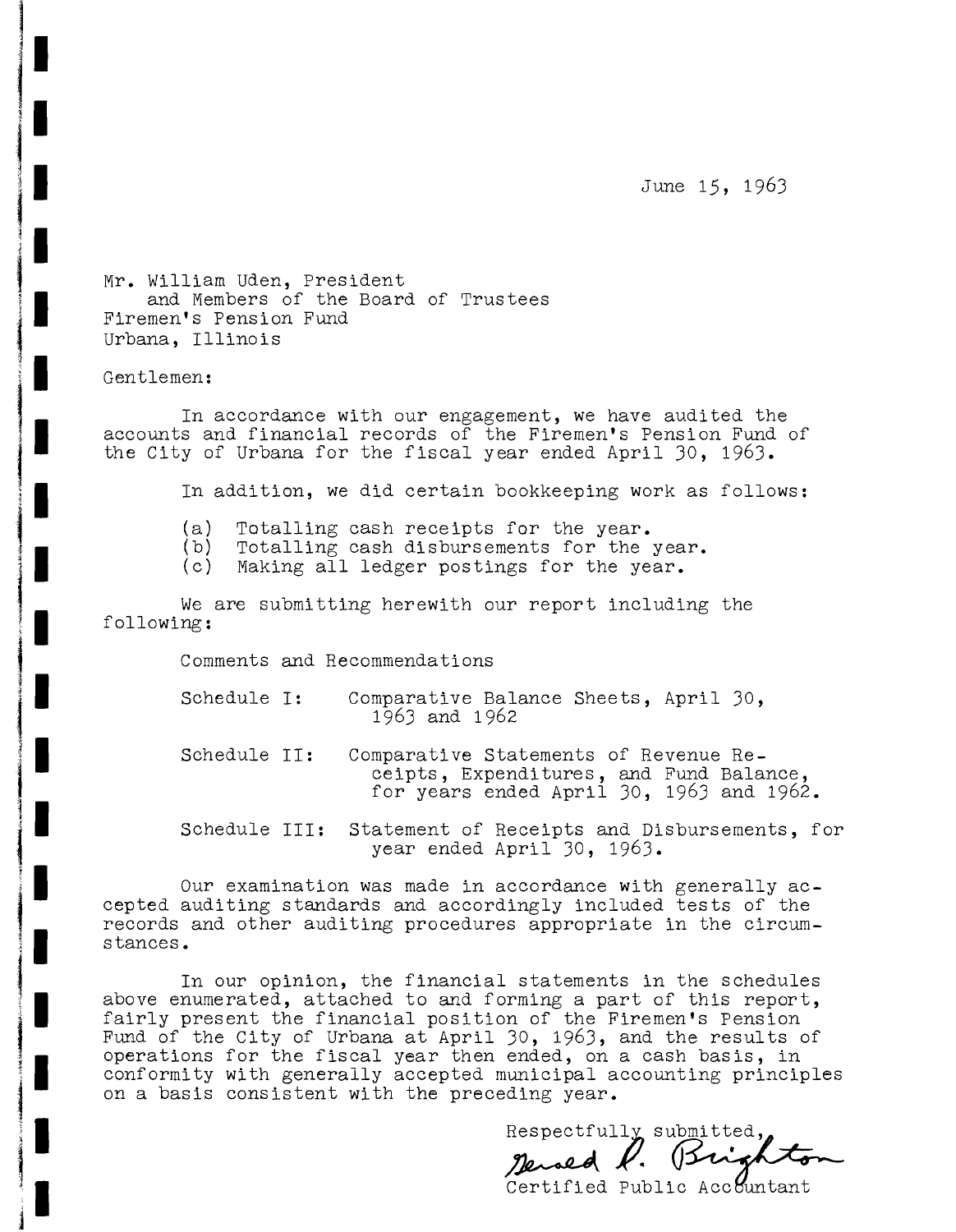### COMMENTS AND RECOMMENDATIONS

**I.**I

**11**

Ierstein<br>I – Pauliniais III<br>I – Pauliniais III (III)

<u>in majaritrista sertsiooniden maansa.</u><br>III<br>III kasutata sertsiooniden maansa sertsiooniden maansa sertsiooniden maansa sertsiooniden maansa sertsiooniden

an personal di secolul anno 1980.<br>Il province del construction del constant del constant del constant del constant del constant del constant de<br>Il province del constant del constant del constant del constant del constant d

**In the South of Warehouse Communications** 

 $\frac{3}{2}$ 

II

**11**

II

1I

**Jackson**  $\frac{3}{2}$ 

I I

ja video politika alternativna politika<br>Indijska politika alternativna politika alternativna politika alternativna politika alternativna alternativna<br>Indijska politika alternativna politika alternativna alternativna altern

~I I

**11**

 $\begin{CD} \mathcal{L}_{\mathcal{A}} \left( \mathcal{L}_{\mathcal{A}} \right) \left( \mathcal{L}_{\mathcal{A}} \right) \left( \mathcal{L}_{\mathcal{A}} \right) \left( \mathcal{L}_{\mathcal{A}} \right) \left( \mathcal{L}_{\mathcal{A}} \right) \left( \mathcal{L}_{\mathcal{A}} \right) \left( \mathcal{L}_{\mathcal{A}} \right) \left( \mathcal{L}_{\mathcal{A}} \right) \left( \mathcal{L}_{\mathcal{A}} \right) \left( \mathcal{L}_{\mathcal{A}} \right) \left( \mathcal{L}_{\mathcal{A}} \right) \left( \math$ 

I I

IIj

The fund again shows a commendable increase this past year,  $$8,630.24$ , as shown in Schedule II, compared with  $$5,408.76$ , the year before. The principal reason for the larger increase was that the tax levy was raised to \$10,000 from the level of \$6,000 in preceding years.

Considering the size of the Fire Department, twenty-three men, and the fact that three men are approaching retirement status, the fund balance increase was desirable and prudent. The fund is being well managed. A similar increase would be desirable each year for the forseeable future. When one or more men who are eligible do retire, the increase will be affected, of course.

#### RECOMMENDED INVESTMENTS

One new investment was made during the year, \$9,000 in Urbana Home Loan Association. A further investment of about \$10,000 should be made in the near future. The checking account balance of \$8,235.39 on April 30, 1963 is far above current needs. In addition, substantial tax receipts will have been received during the month of May, and will be received during the month of June. Current receipts from salary Withholding and from investment earnings are almost equal to the current pension payments.

Unless it develops that one or more of the eligible members are retiring in the very near future at least \$10,000 is available as of this date for investment in U.S. bonds or notes, building and loan, or in a bank savings account or certificate of deposit.

We recommend that this sum be invested at your earliest convenience.

#### RECOMMENDED TAX LEVY

The 1961 tax levy which was the one collected during the fiscal year ended April 30, 1963, was for \$10,000. The 1962 levy approved for \$10,000 will be COllected during the next fiscal year ending April 30, 1964. This levy will result in about the proper amount of growth in the fund.

The 1963 levy, which is the one to be approved in the near future, should again be at least  $$10,000$  in order to continue to increase reserves against future retirements. The practice in recent years, which we think is very sound, has been to maintain a relatively stable amount of levy so as to have only mild tax increases, or no increases, at time of increased pension load.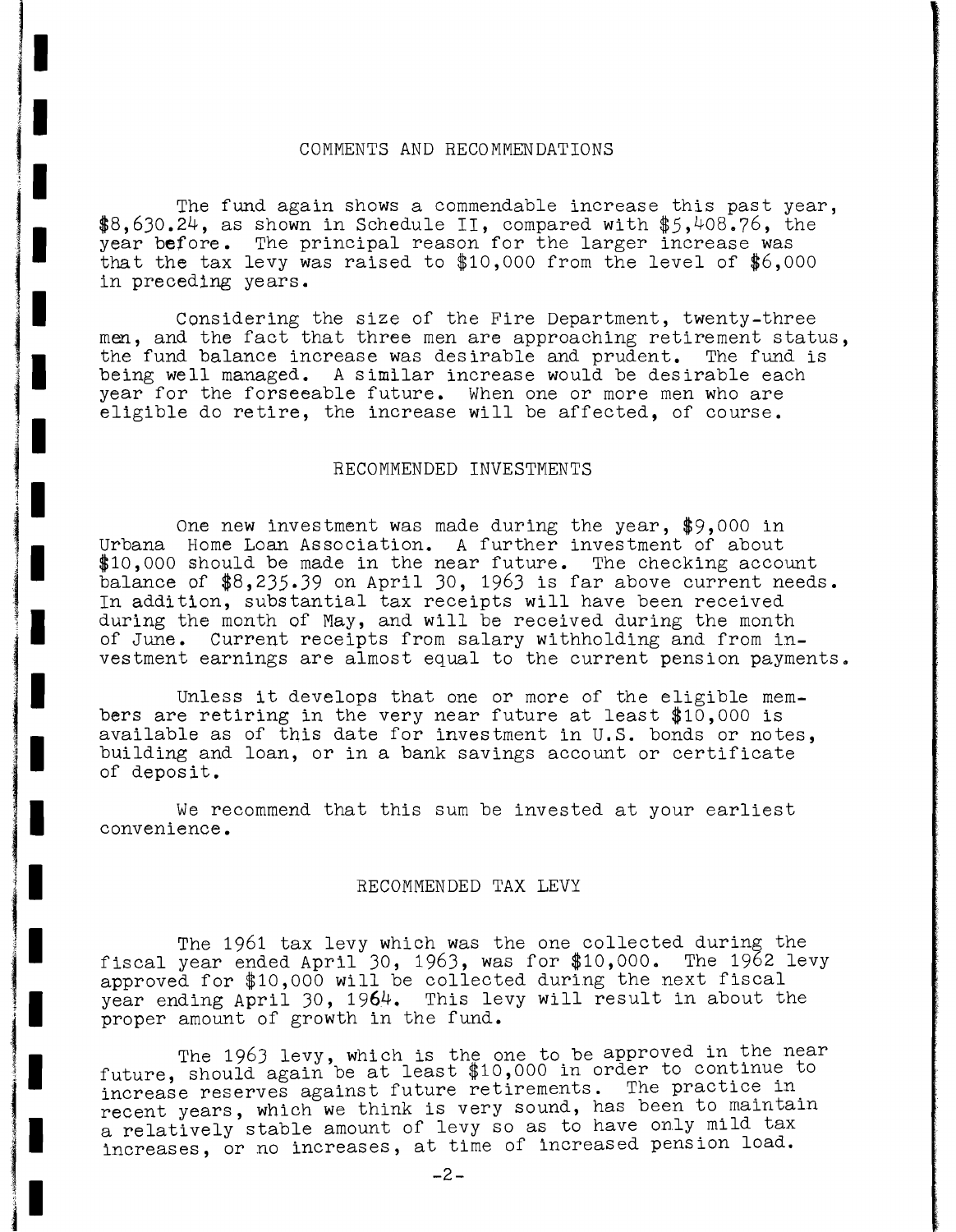# APPRECIATION

We **wish** to thank the Board members and City officials for their friendly cooperation.

The report schedules follow.

L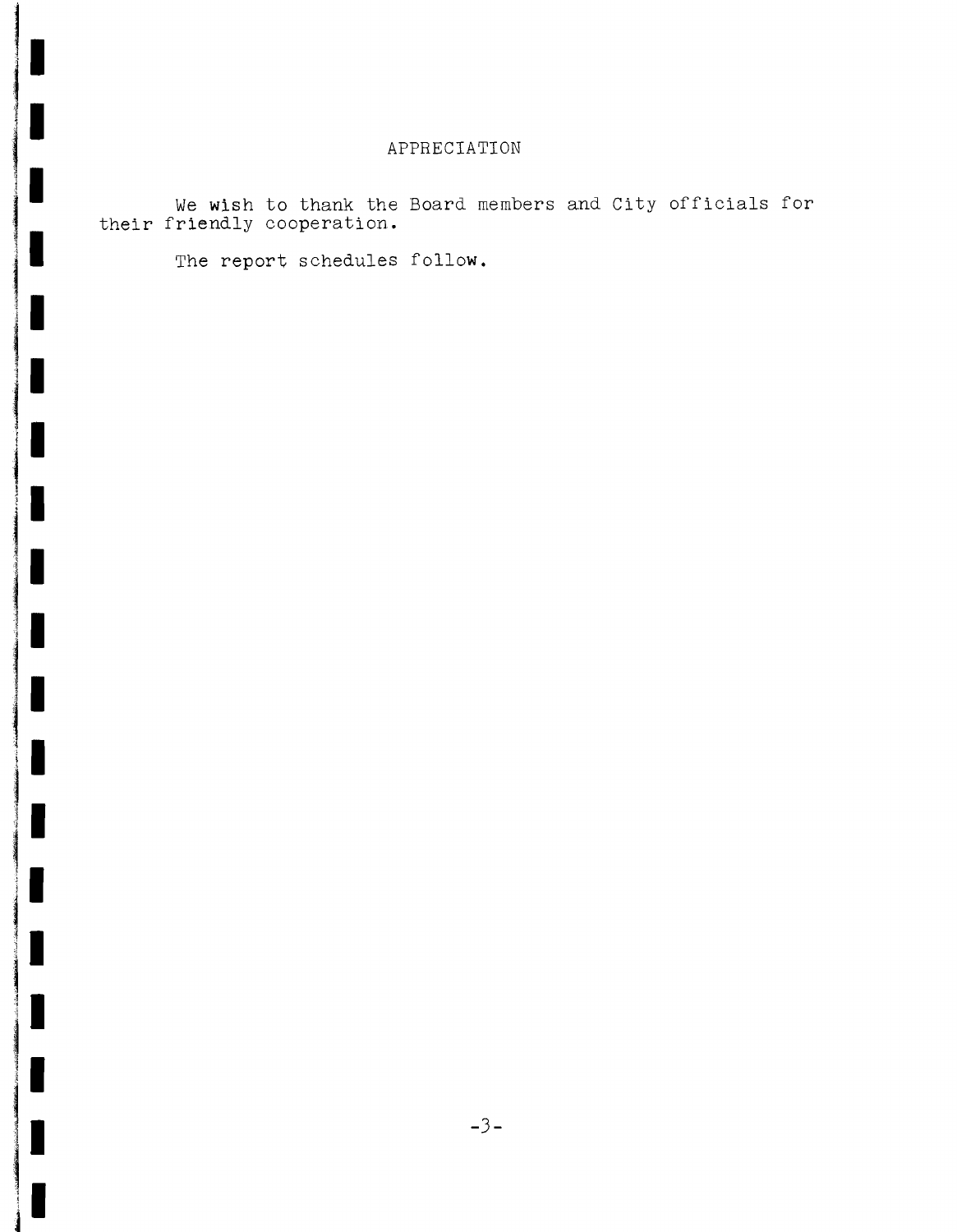### SCHEDULE I

## FIREMEN'S PENSION FUND URBANA, ILLINOIS COMPARATIVE BALANCE SHEETS, APRIL JO, 196J AND 1962

| ASSETS                            |                  |                  |
|-----------------------------------|------------------|------------------|
|                                   | As of<br>4/30/63 | As of<br>4/30/62 |
| Cash in bank                      | \$8,235.39       | \$8,636.43       |
| Savings account in bank           | 1,067.10         | 1,035.82         |
| Shares in Savings and Loan (Cost) | 30,000.00        | 21,000.00        |
| Investment in U.S. Bonds (Cost)   | 41,979.22        | 41,979.22        |
| Investment in Stocks (Cost)       | 2,443.75         | 2,443.75         |
| TOTAL                             | \$83,725.96      | \$75,095.22      |

### LIABILITIES AND FUND BALANCE

Fund balance:

| Statutory reserve           |                           | $$29,443.39$ $$29,443.39(A)$ |
|-----------------------------|---------------------------|------------------------------|
| Amount in excess of reserve |                           | $54,282.07$ $45,651.83$      |
| TOTAL.                      | $$83,725.46$ $$75,095.22$ |                              |

(A) The statutory reserve in no sense is intended to represent an actuarial figure. It does not represent <sup>a</sup> scientifically calculated amount required for future pensions.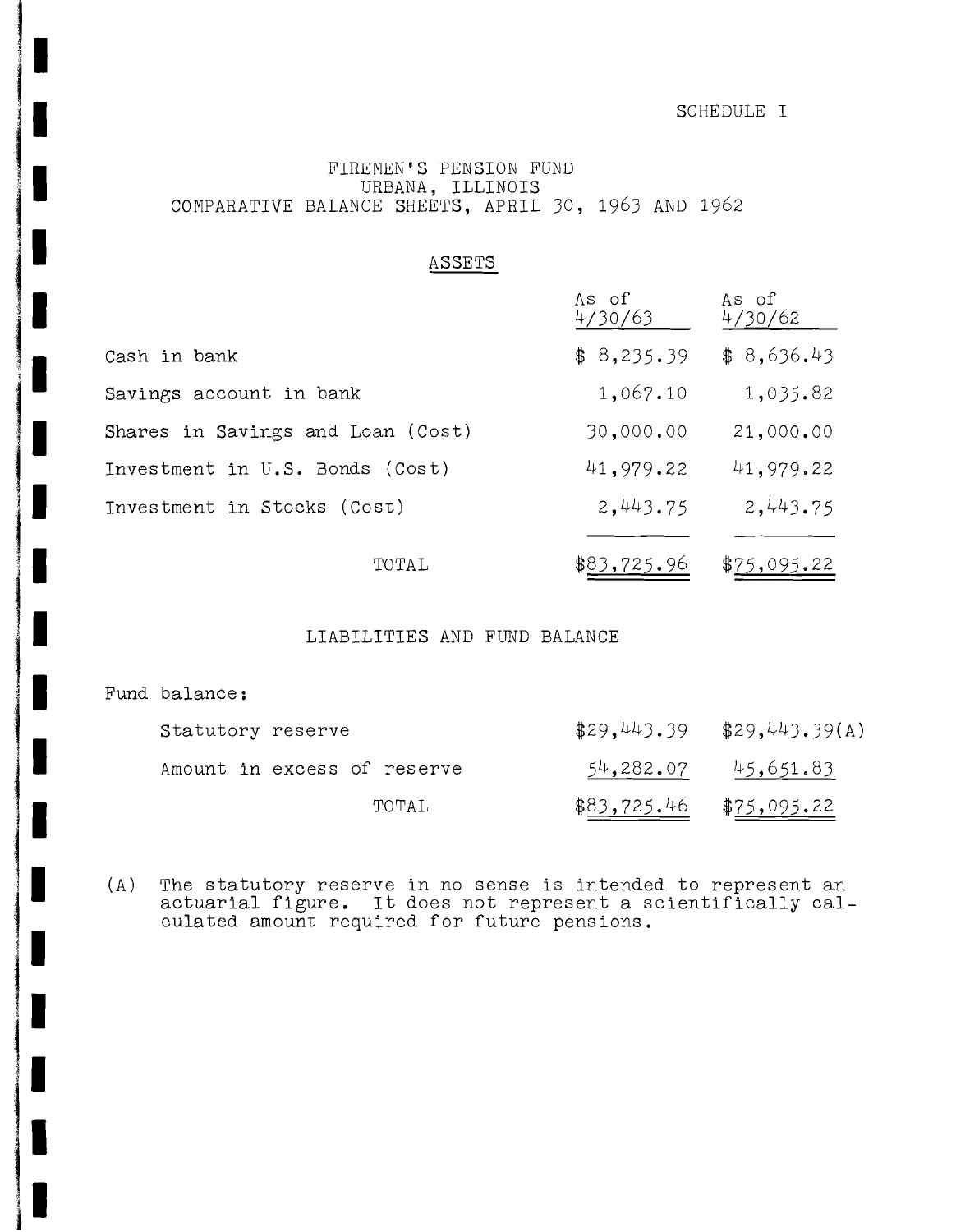# FIREMEN'S PENSION FUND COMPARATIVE STATEMENT OF REVENUE RECEIPTS, EXPENDITURES AND FUND BALANCE FOR YEARS ENDED APRIL 30, 1963 AND 1962

|                                                                                                                                                         | Year Ended<br>4/30/63                        | Year Ended<br>4/30/62                        |
|---------------------------------------------------------------------------------------------------------------------------------------------------------|----------------------------------------------|----------------------------------------------|
| Revenue Receipts:                                                                                                                                       |                                              |                                              |
| Taxes<br>Licenses<br>Salary deductions<br>Interest on U.S. Bonds<br>Interest on Building and<br>Loan Shares<br>Dividends<br>Interest on savings account | \$9,987.72<br>260.78<br>6,003.64<br>1,080.00 | \$6,120.87<br>248.78<br>5,745.00<br>1,080.00 |
|                                                                                                                                                         | 946.00<br>170.00<br>31.28                    | 840.00<br>170.00<br>25.41                    |
| TOTAL                                                                                                                                                   | \$18,479.42                                  | \$14,230.06                                  |
| Expenditures:                                                                                                                                           |                                              |                                              |
| Pensions paid<br>Auditing expense<br>Bank fees, and misc.                                                                                               | \$9,665.04<br>149.00<br><u>35.14</u>         | \$8,669.20<br>145.50<br>6.60                 |
| TOTAL                                                                                                                                                   | \$9,849.18                                   | \$8,821.30                                   |
| Excess of revenue over expenditures                                                                                                                     | \$8,630.24                                   | \$ <u>5,408.76</u>                           |
| Increase in fund balance                                                                                                                                | \$8,630.24                                   | \$5,408.76                                   |
| Fund balance at beginning of year                                                                                                                       | \$75,095.22                                  | \$69,686.46                                  |
| Fund balance at end of year                                                                                                                             | \$83,725.46                                  | \$75,095.22                                  |

 $\frac{1}{\lambda}$ 

L